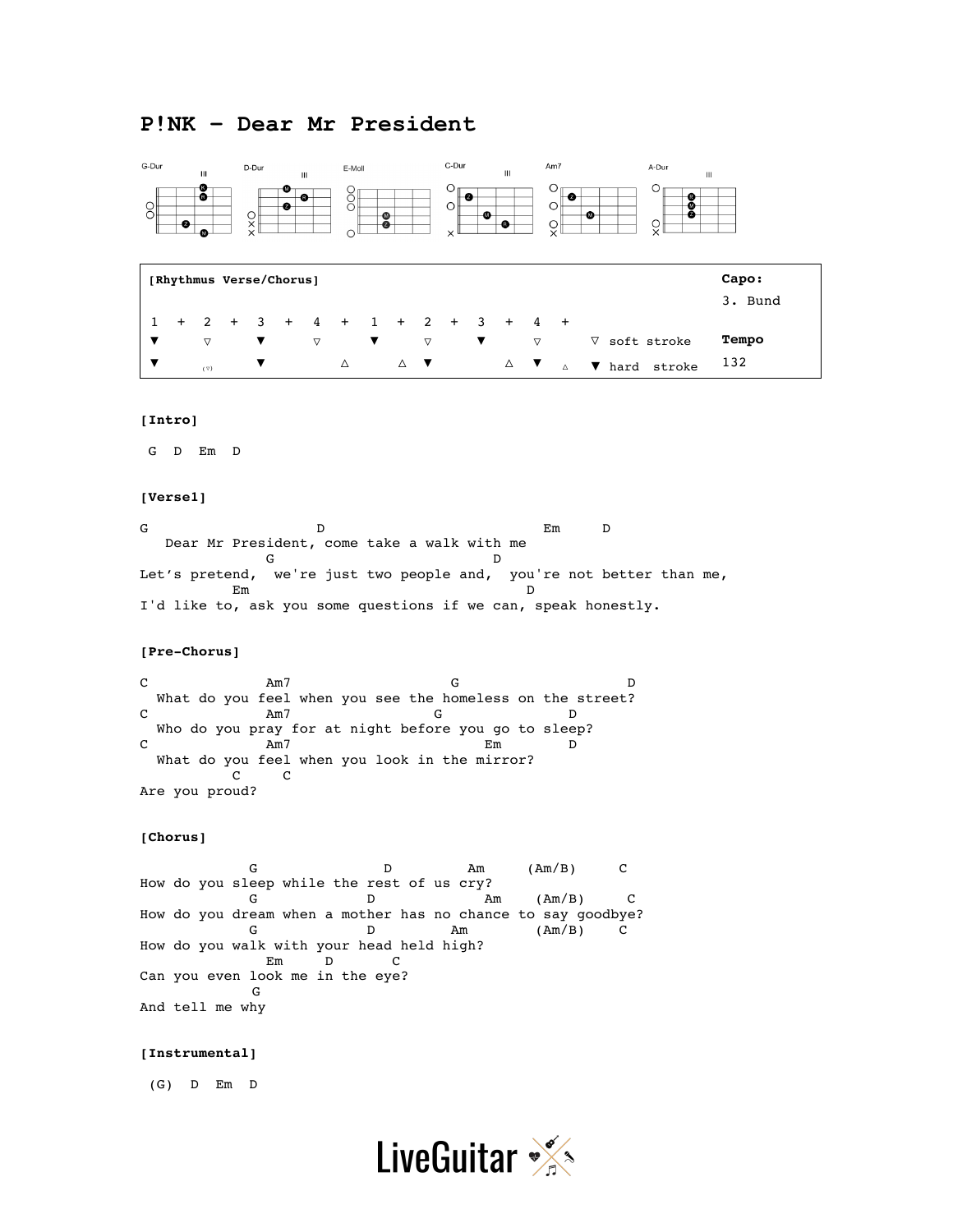# **[Verse2]**

G D Dear Mr president, were you a loneley boy Em D Were you a loneley boy? G D How can you say, no child is left behind Em we're not dumb, and we're not blind D They're all sitting in your cells while you pave the road to hell

# **[Pre-Chorus]**

C Am7 G D What kind of father might take his own daughter's rights away? C Am7 G D And what kind of father might hate his own daughter if she were gay? C Am7 G D I can only imagine what the first lady has to say extended by the contract of the contract of the contract of the contract of the contract of the contract of the contract of the contract of the contract of the contract of the contract of the contract of the contract of th you've come a long way, from whiskey and cocaine

#### **[Chorus]**

G D Am  $(Am/B)$  C How do you sleep while the rest of us cry? G D Am C How do you dream when a mother has no chance to say goodbye? G D Am  $(Am/B)$  C How do you walk with your head held high? Em D C Can you even look me in the eye?

## **[Bridge]**

 Em G Let me tell you 'bot hard work  $Am$ minimum wage with a baby on the way Em G Let me tell you 'bot hard work Am C Re-building your house after the bombs took them away  $Em$ Let me tell you 'bout hard work Am C building a bed out of a cardboard box Em G Am Am/B C Let me tell you 'bout hard work, hard work, hard work Em G You don't know nothing 'bout hard work, hard work C C Hard work!